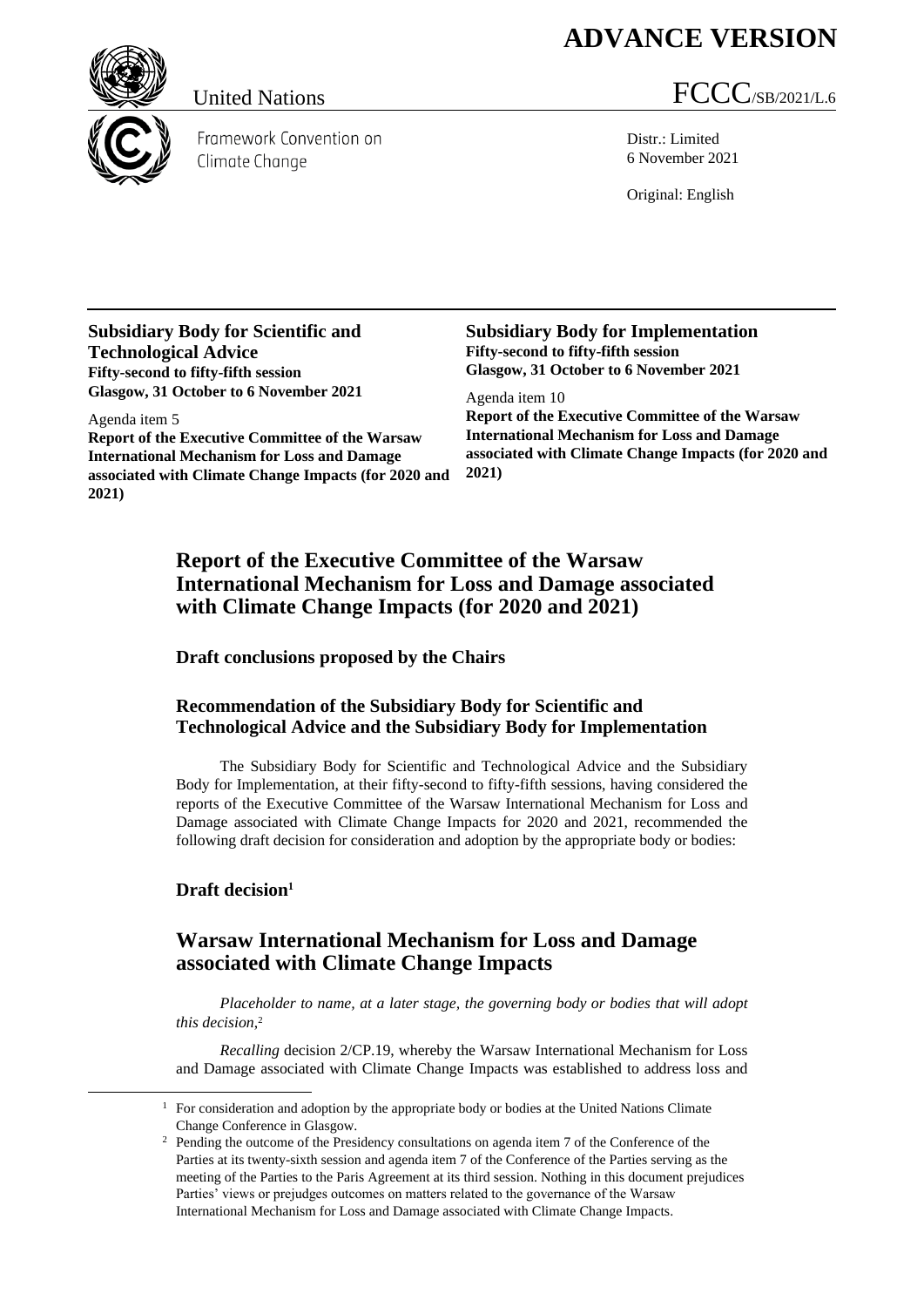damage associated with the impacts of climate change, including extreme events and slow onset events, in developing countries that are particularly vulnerable to the adverse effects of climate change,

*Also recalling* decisions 3/CP.18, 2/CP.19, 2/CP.20, 1/CP.21, 2/CP.21, 3/CP.22, 4/CP.22, 5/CP.23, 10/CP.24, 2/CP.25 and 2/CMA.2,

*Being aware* of the relevant provisions of decisions 18/CMA.1 and 19/CMA.1,

*Recalling* Article 8 of the Paris Agreement,

*Also recalling* decision 2/CMA.2, noted in decision 2/CP.25, whereby the next review of the Warsaw International Mechanism was recommended to be held in 2024 and every five years thereafter,

*Acknowledging* the efforts of the Presidencies of the Conference of the Parties at its twenty-fifth and twenty-sixth sessions between those sessions concerning the Santiago network,

*Noting* the increasing urgency of enhancing efforts to avert, minimize and address loss and damage in the light of continued global warming and itssignificant impacts on vulnerable populations and the ecosystems on which they depend, as illustrated by the findings of the latest scientific reports, including the contribution of Working Group I to the Sixth Assessment Report of the Intergovernmental Panel on Climate Change,

1. *Welcomes* the reports of the Executive Committee of the Warsaw International Mechanism for Loss and Damage associated with Climate Change Impacts for 2020<sup>3</sup> and 2021,<sup>4</sup> including the recommendations contained therein;

2. *Also welcomes* the continued progress of the Executive Committee in implementing its five-year rolling workplan and that of its expert groups in implementing their plans of action, including in response to the relevant outcomes of the 2019 review of the Warsaw International Mechanism, despite the extraordinary challenges due to the coronavirus disease 2019 pandemic;

3. *Further welcomes*:

(a) The adoption by the Executive Committee of the plans of action of its expert groups on non-economic losses, slow onset events, and action and support, and the continued progress of implementation of the plans of action of the task force on displacement and the technical expert group on comprehensive risk management;

(b) The decision of the Executive Committee to update its five-year rolling workplan in 2022;

(c) The provision of input to the Standing Committee on Finance relating to the draft guidance for the operating entities of the Financial Mechanism;

The progress of the Executive Committee, further to decision 19/CMA.1, in preparing its contribution for the technical assessment component of the global stocktake;

4. *Encourages* the Executive Committee to:

(a) Include in its contribution referred to in paragraph 3(d) above, to the extent possible, information on challenges, opportunities, best practices and lessons learned in implementing the functions of the Warsaw International Mechanism as well as on activities and products relevant to the loss and damage considerations under the global stocktake, including in the context of decision 19/CMA.1, paragraphs 6(b)(ii) and 36(e);

Consider including in the agendas for its regular meetings a standing item on how the latest climate science can inform policymaking;

5. *Expresses appreciation* to:

<sup>3</sup> FCCC/SB/2020/3.

<sup>4</sup> FCCC/SB/2021/4 and Add.1–2.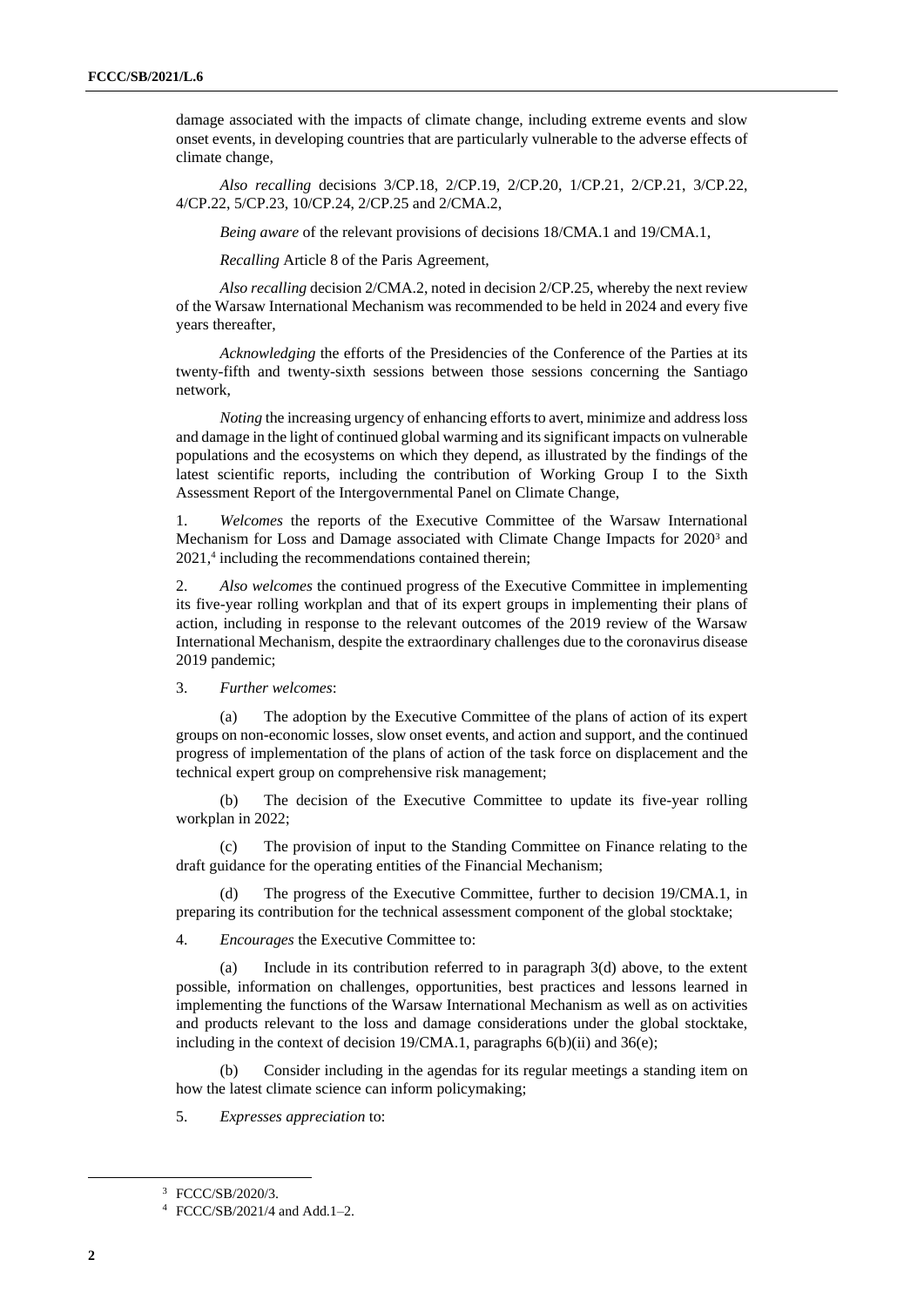(a) Organizations and other stakeholders that contributed to the success of the work undertaken and to the constituted bodies that collaborated with the Executive Committee and its expert groups in 2020–2021;

(b) Organizations that have submitted information pursuant to decision 2/CMA.2, paragraph 44;

6. *Invites* organizations, bodies, networks and experts to include the following when reporting on the technical assistance provided to developing countries<sup>5</sup> with the aim of enhancing the information captured in the reports of the Executive Committee:

(a) The type of technical assistance provided;

(b) The developing countries to which technical assistance was provided and when;

(c) The involvement of and collaboration among stakeholders at the local, subnational, national, regional and international level, as applicable;

(d) Challenges experienced in providing technical assistance;

(e) The ways in which countries may access the technical assistance available;

7. *Encourages*, noting the breadth of topics addressed in the strategic workstreams<sup>6</sup> of the Executive Committee, a broad range of organizations, bodies, networks and experts from all regions, working at the local, subnational, national, regional and international level, including those in developing countries and those that are represented in the expert groups of the Executive Committee, to engage in the Santiago network for averting, minimizing and addressing loss and damage associated with the adverse effects of climate change while avoiding duplication of their ongoing efforts;

8. *Acknowledges* that the entities referred to in paragraph 7 above, particularly those that are based in developing countries, may need support, including financial support, in providing technical assistance;

9. *Decides* that the functions of the Santiago network include those in (a–d) below, and that any additional functions of the Santiago network are to be further considered at the fiftysixth sessions of the subsidiary bodies (June 2022) with a view to them recommending a draft decision on the institutional arrangements of the Santiago network for consideration and adoption by the governing body at its next session or the governing bodies at their next sessions<sup>7</sup> (November 2022) referred to in paragraph 10 below:

(a) Contributing to the effective implementation of the functions<sup>8</sup> of the Warsaw International Mechanism, in line with the provisions in paragraph 7 of decision 2/CP.19 and Article 8 of the Paris Agreement, by catalysing the technical assistance of organizations, bodies, networks and experts;

Facilitating and catalysing collaboration, coordination, coherence and synergies to accelerate action by organizations, bodies, networks and experts, across communities of practices, and for them to deliver effective and efficient technical assistance to developing countries;

(c) Facilitating the development, provision and dissemination of, and access to, knowledge and information on averting, minimizing and addressing loss and damage, including comprehensive risk management approaches, at the regional, national and local level;

<sup>5</sup> As per decision 2/CMA.2, para. 44.

<sup>6</sup> As contained in the annex to document FCCC/SB/2017/1/Add.1.

<sup>7</sup> Pending the outcome of the informal consultations on agenda item 7 of the Conference of the Parties at its twenty-sixth session and agenda item 7 of the Conference of the Parties serving as the meeting of the Parties to the Paris Agreement at its third session. Nothing in this document prejudices Parties' views or prejudges outcomes on matters related to the governance of the Warsaw International Mechanism.

<sup>8</sup> Decision 2/CP.10, para. 5.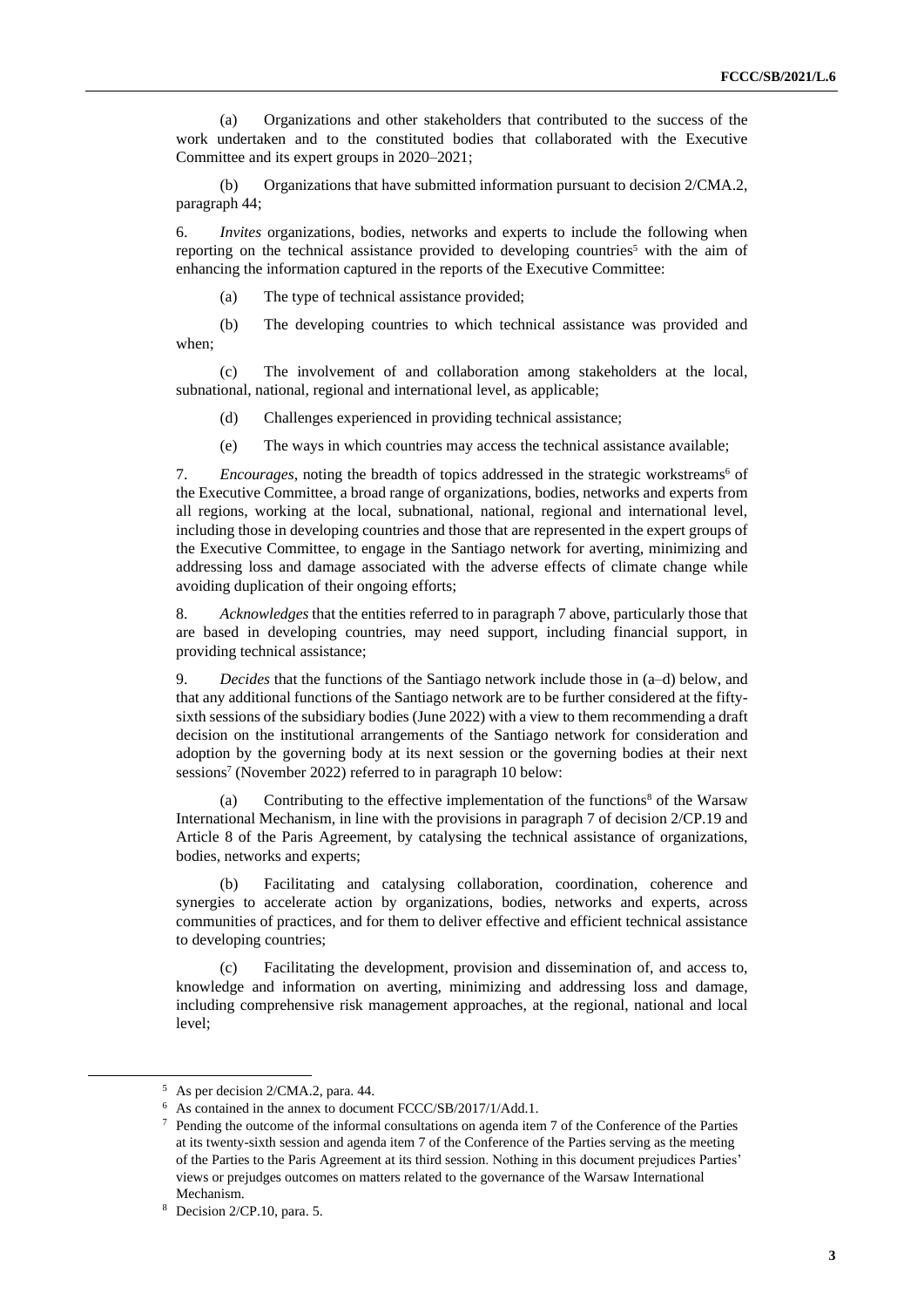(d) Facilitating, by catalysing technical assistance, identification of actions and access to sources of support (finance, technology and capacity-building) under and outside the Convention and the Paris Agreement relevant to averting, minimizing and addressing loss and damage associated with the adverse effects of climate change;

10. *Also decides* to further develop the institutional arrangements of the Santiago network by:

(a) Inviting Parties and relevant organizations to submit via the submission portal<sup>9</sup> by 15 March 2022 their views on the following aspects of the Santiago network:

- (i) Operational modalities;
- (ii) Structure;

(iii) The role of the Executive Committee and its expert groups, task force and technical expert group;

(iv) The role of loss and damage contact points and other relevant stakeholders at the subnational, national and regional level;

(v) Possible elements for the terms of reference of a potential convening or coordinating body that may provide secretarial services to facilitate work under the Santiago network;

(b) Requesting the secretariat to organize a technical workshop<sup>10</sup> prior to the fiftysixth sessions of the subsidiary bodies, under the guidance of the Chairs of those bodies, with inputs from the Executive Committee and the participation of Parties and relevant organizations, bodies, networks and experts, to elaborate on the submissions referred to in paragraph 10(a) above;

(c) Requesting the Subsidiary Body for Scientific and Technological Advice and the Subsidiary Body for Implementation, at their fifty-sixth sessions, to consider the submissions referred to in paragraph 10(a) above and the discussions at the technical workshop referred to in paragraph 10(b) above with a view to providing recommendations for consideration and adoption by the governing body at its next session or the governing bodies at their next session;

11. *Requests* the secretariat to continue providing support for developing countries that are particularly vulnerable to the adverse effects of climate change that may seek or wish to benefit from the technical assistance available from organizations, bodies, networks and experts under the Santiago network without prejudice to the outcomes of the consideration by the Subsidiary Body for Scientific and Technological Advice and the Subsidiary Body for Implementation of matters relating to the network;

12. *Encourages*, recognizing the urgent need for scaling-up of action and support, as appropriate, including finance, technology and capacity-building, for the implementation of relevant approaches<sup>11</sup> to averting, minimizing and addressing loss and damage in developing countries that are particularly vulnerable to the adverse effects of climate change, the Executive Committee, on the basis of its recommendation, to:

(a) Continue engaging and strengthening its dialogue with the Standing Committee on Finance, including by providing input to the Standing Committee on Finance when, in accordance with its mandate, it provides information, recommendations and draft guidance relating to the operating entities of the Financial Mechanism, as appropriate;

(b) Commence, continue and/or explore potential ways to enhance, as appropriate, collaboration with the operating entities of the Financial Mechanism to inform the work of the Executive Committee and its expert group on action and support;

<sup>9</sup> [https://www4.unfccc.int/sites/submissionsstaging/Pages/Home.aspx.](https://www4.unfccc.int/sites/submissionsstaging/Pages/Home.aspx)

<sup>&</sup>lt;sup>10</sup> With the workshop to be held in a hybrid in-person and virtual format to encourage broad participation.

<sup>&</sup>lt;sup>11</sup> Relevant approaches for, inter alia, slow onset events, non-economic losses and human mobility.